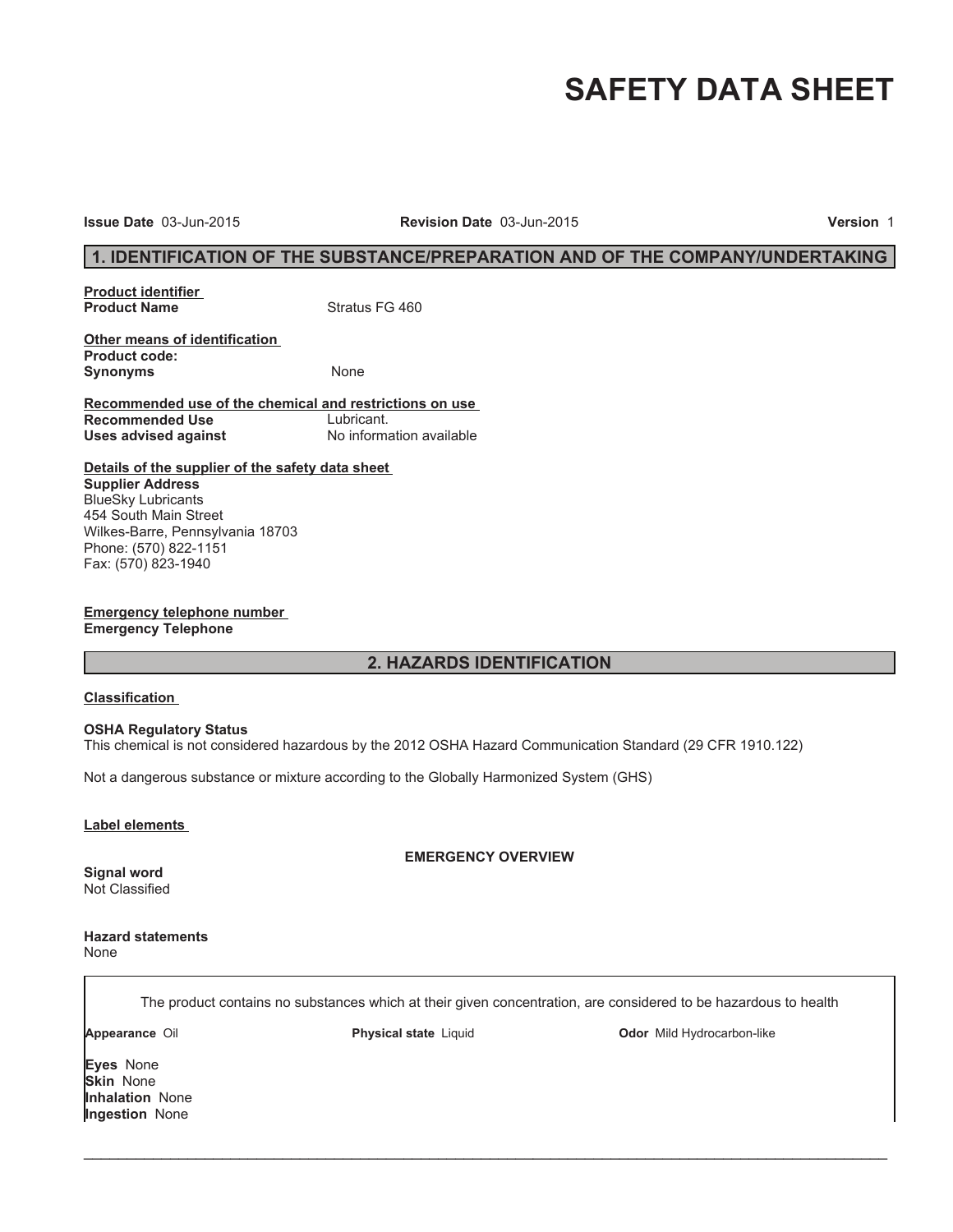**Hazards not otherwise classified (HNOC) Other information**

#### **3. COMPOSITION/INFORMATION ON INGREDIENTS**

\_\_\_\_\_\_\_\_\_\_\_\_\_\_\_\_\_\_\_\_\_\_\_\_\_\_\_\_\_\_\_\_\_\_\_\_\_\_\_\_\_\_\_\_\_\_\_\_\_\_\_\_\_\_\_\_\_\_\_\_\_\_\_\_\_\_\_\_\_\_\_\_\_\_\_\_\_\_\_\_\_\_\_\_\_\_\_\_\_\_\_\_\_

The product contains no substances which at their given concentration, are considered to be hazardous to health.

#### **4. FIRST AID MEASURES**

#### **First aid measures**

| Eye contact:         | Flush eye with water for 15 minutes. If symptoms persist, call a physician.                                        |
|----------------------|--------------------------------------------------------------------------------------------------------------------|
| <b>Skin contact:</b> | Wash off immediately with soap and plenty of water.                                                                |
| Inhalation:          | In the case of inhalation of aerosol/mist consult a physician if necessary. Move to fresh air.                     |
| Ingestion:           | Do not induce vomiting without medical advice. Drink 1 or 2 glasses of water. Consult a<br>physician if necessary. |

#### **Most important symptoms and effects, both acute and delayed**

**Symptoms** No information available.

#### **Indication of any immediate medical attention and special treatment needed**

#### **5. FIRE-FIGHTING MEASURES**

#### **Suitable extinguishing media:**

Carbon dioxide (CO2). Dry chemical. Water spray mist or foam.

Unsuitable extinguishing media Do not use a solid water stream as it may scatter and spread fire **Specific hazards arising from the chemical**

Keep product and empty container away from heat and sources of ignition. Water may be used to cool closed containers.

#### **Explosion data**

**Sensitivity to Mechanical Impact** None. **Sensitivity to Static Discharge** None.

#### **Special protective equipment for firefighters:**

Standard procedure for chemical fires. In the event of fire, wear self-contained breathing apparatus.

#### **6. ACCIDENTAL RELEASE MEASURES**

#### **Personal precautions, protective equipment and emergency procedures**

**Personal precautions:** Contaminated surfaces will be extremely slippery. Use personal protective equipment. Remove all sources of ignition.

 $\_$  , and the contribution of the contribution of the contribution of the contribution of  $\mathcal{L}_\text{max}$ 

**Environmental precautions**

**Environmental precautions:** Do not flush into surface water or sanitary sewer system.

#### **Methods and material for containment and cleaning up**

**Methods for containment** Prevent further leakage or spillage if safe to do so.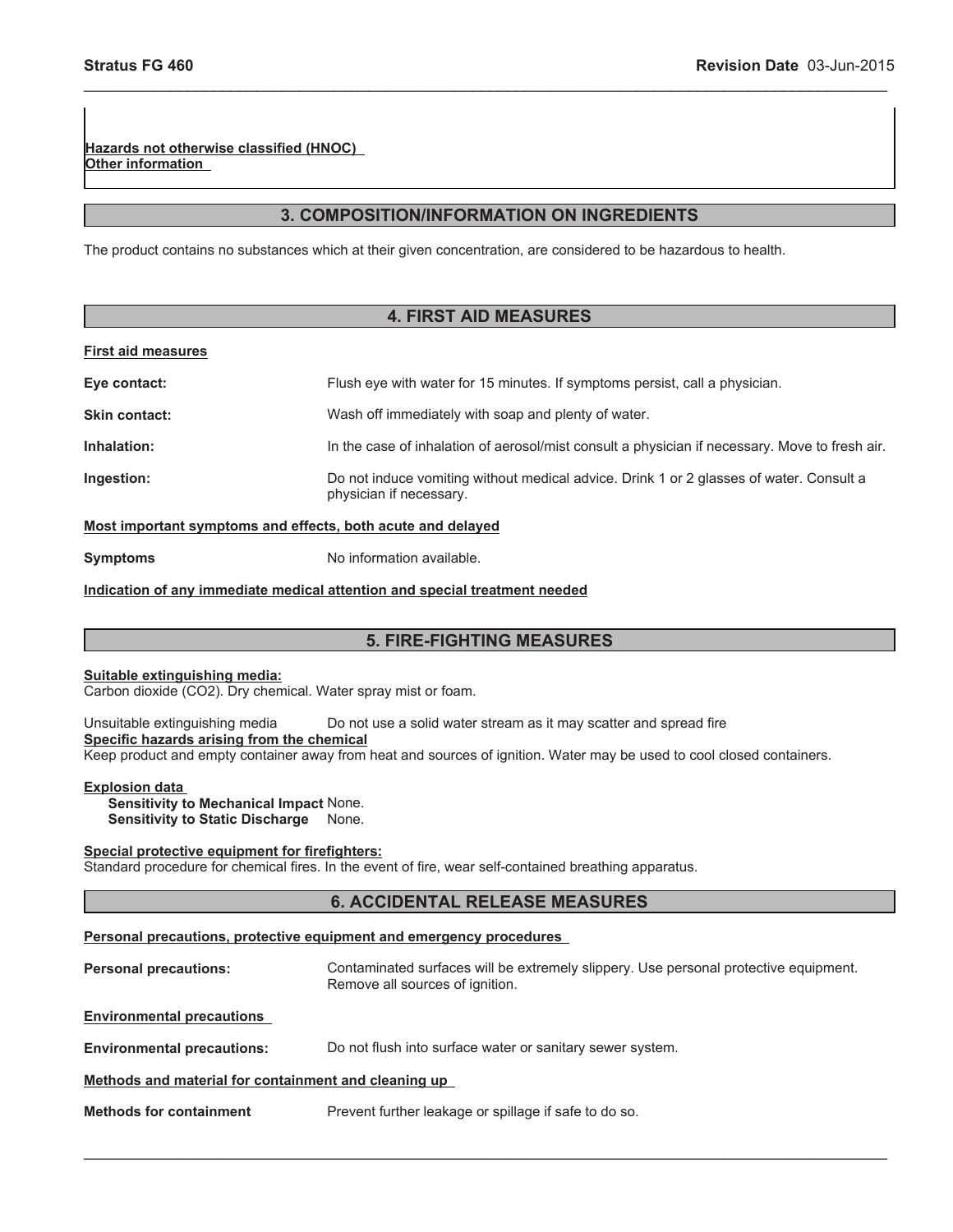| Methods for cleaning up:                                              | Absorb spill with inert material (e.g. dry sand or earth), then place in a chemical waste<br>container.                                                                                     |  |  |
|-----------------------------------------------------------------------|---------------------------------------------------------------------------------------------------------------------------------------------------------------------------------------------|--|--|
|                                                                       | <b>7. HANDLING AND STORAGE</b>                                                                                                                                                              |  |  |
| <b>Precautions for safe handling</b>                                  |                                                                                                                                                                                             |  |  |
| <b>Handling</b>                                                       | Spilling onto the container's outside will make container slippery. Avoid contact with eyes<br>and skin. Always replace cap after use.                                                      |  |  |
| Conditions for safe storage, including any incompatibilities          |                                                                                                                                                                                             |  |  |
| <b>Storage Conditions</b>                                             | Keep containers dry and tightly closed to avoid moisture absorption and contamination                                                                                                       |  |  |
| 8. EXPOSURE CONTROLS/PERSONAL PROTECTION                              |                                                                                                                                                                                             |  |  |
| <b>Control parameters</b>                                             |                                                                                                                                                                                             |  |  |
| <b>Exposure Guidelines</b>                                            | Contains mineral oil, vegetable oil, and/or synthetic oil. Under conditions which may<br>generate mists, observe the OSHA PEL of 5 mg/m <sup>3</sup> , ACGIH STEL of 10 mg/m <sup>3</sup> . |  |  |
| Appropriate engineering controls                                      |                                                                                                                                                                                             |  |  |
| <b>Engineering measures to reduce</b><br>exposure:                    | Ensure adequate ventilation, especially in confined areas.                                                                                                                                  |  |  |
| Individual protection measures, such as personal protective equipment |                                                                                                                                                                                             |  |  |
| <b>Respiratory protection:</b><br>Hand protection:<br>Eye protection: | Breathing apparatus needed only when aerosol or mist is formed.<br>Nitrile rubber<br>Safety glasses<br>Usual safety precautions while handling the product will provide adequate protection |  |  |
| Skin and body protection:<br><b>General Hygiene Considerations</b>    | against this potential effect<br>Avoid contact with skin, eyes and clothing                                                                                                                 |  |  |
| <b>9. PHYSICAL AND CHEMICAL PROPERTIES</b>                            |                                                                                                                                                                                             |  |  |

\_\_\_\_\_\_\_\_\_\_\_\_\_\_\_\_\_\_\_\_\_\_\_\_\_\_\_\_\_\_\_\_\_\_\_\_\_\_\_\_\_\_\_\_\_\_\_\_\_\_\_\_\_\_\_\_\_\_\_\_\_\_\_\_\_\_\_\_\_\_\_\_\_\_\_\_\_\_\_\_\_\_\_\_\_\_\_\_\_\_\_\_\_

## **Information on basic physical and chemical properties**

| Physical state Liquid<br>Appearance Oil                      |                                              | <b>Odor</b> Mild Hydrocarbon-like | <b>Color</b> Light yellow                  |                                               | Odor threshold No information<br>available |
|--------------------------------------------------------------|----------------------------------------------|-----------------------------------|--------------------------------------------|-----------------------------------------------|--------------------------------------------|
| <b>Property</b><br><b>Melting</b><br>point/freezing<br>point | <b>Values</b><br>No information<br>available | Remarks • Method                  | рH<br>Boiling point /<br>boiling range     | Not applicable<br>No information<br>available |                                            |
| <b>Flash point</b>                                           | > 204 °C /<br>400 $\degree$ F                | Cleveland Open Cup                | Evaporation<br>rate                        | No information<br>available                   |                                            |
| <b>Flammability</b><br>(solid, gas)                          | No information<br>available                  |                                   | <b>Flammability</b><br><b>Limit in Air</b> |                                               |                                            |
| <b>Upper</b><br>flammability<br>limit:                       | No information<br>available                  |                                   | Lower<br>flammability<br>limit:            | No information<br>available                   |                                            |
| Vapor<br>pressure                                            | No information<br>available                  |                                   | Vapor density                              | No information<br>available                   |                                            |
| <b>Specific</b><br><b>Gravity</b>                            | ${}_{0.9}$                                   |                                   | Water<br>solubility                        | Insoluble in<br>water                         |                                            |
| Solubility in<br>other solvents available                    | No information                               |                                   | <b>Partition</b><br>coefficient            | No information<br>available                   |                                            |
| <b>Autoignition</b><br>temperature                           | No information<br>available                  |                                   | temperature                                | DecompositionNo information<br>available      |                                            |
| <b>Kinematic</b><br>viscosity                                | approx. 341<br>cSt@40°C                      |                                   | <b>Dynamic</b><br>viscosity                | No information<br>available                   |                                            |
|                                                              |                                              |                                   |                                            |                                               |                                            |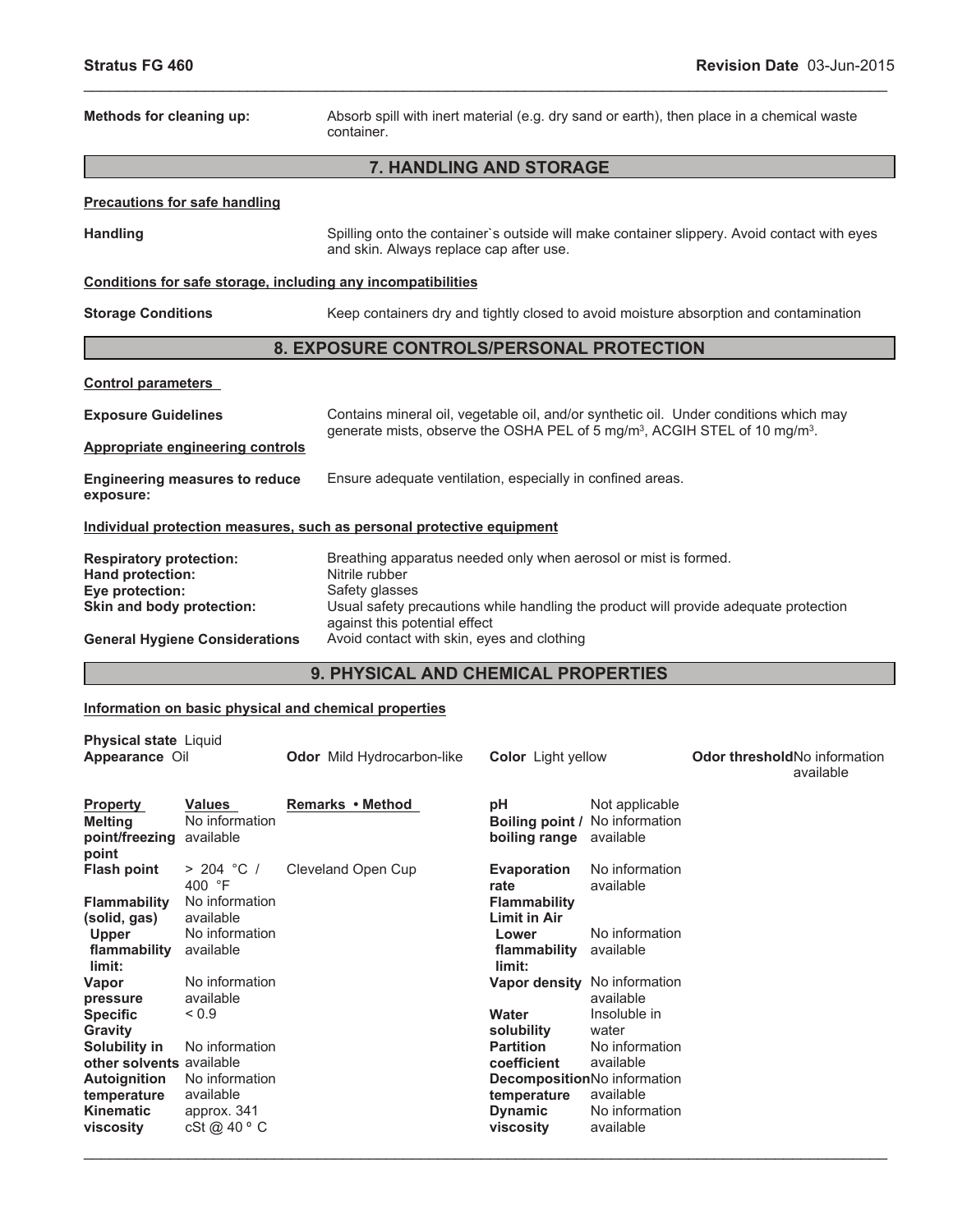| <b>Explosive properties</b> | No information available            |
|-----------------------------|-------------------------------------|
| <b>Oxidizing properties</b> | No information available            |
| <b>Other information</b>    |                                     |
| Softening point             | No information available            |
| <b>Molecular weight</b>     | No information available            |
| <b>VOC Content (%)</b>      | No information available            |
| <b>Density</b>              | No information available            |
| <b>Bulk density</b>         | No information available            |
|                             | <b>10. STABILITY AND REACTIVITY</b> |

#### **Reactivity** Not applicable

#### **Chemical stability**

| <b>Stability</b><br><b>Possibility of Hazardous Reactions</b>               | Stable under recommended storage conditions.                             |
|-----------------------------------------------------------------------------|--------------------------------------------------------------------------|
| <b>Possibility of Hazardous</b><br><b>Reactions</b>                         | None under normal processing.                                            |
| <b>Hazardous polymerization</b>                                             | Hazardous polymerization does not occur.                                 |
| <b>Conditions to avoid</b>                                                  |                                                                          |
| <b>Conditions to avoid</b><br><b>Hazardous Decomposition Products</b>       | No special storage conditions required                                   |
| <b>Hazardous Decomposition</b><br><b>Products</b><br>Incompatible materials | Thermal decomposition can lead to release of irritating gases and vapors |
| Incompatible materials                                                      | Oxidising agents                                                         |

### **11. TOXICOLOGICAL INFORMATION**

\_\_\_\_\_\_\_\_\_\_\_\_\_\_\_\_\_\_\_\_\_\_\_\_\_\_\_\_\_\_\_\_\_\_\_\_\_\_\_\_\_\_\_\_\_\_\_\_\_\_\_\_\_\_\_\_\_\_\_\_\_\_\_\_\_\_\_\_\_\_\_\_\_\_\_\_\_\_\_\_\_\_\_\_\_\_\_\_\_\_\_\_\_

#### **Information on likely routes of exposure**

| <b>Product Information</b> |                     | Product does not present an acute toxicity hazard based on known or supplied information |  |
|----------------------------|---------------------|------------------------------------------------------------------------------------------|--|
|                            | Eye contact         | May cause slight irritation.                                                             |  |
|                            | <b>Skin contact</b> | Substance may cause slight skin irritation.                                              |  |
|                            | <b>Inhalation</b>   | Avoid breathing vapors or mists.                                                         |  |
|                            | Ingestion           | Ingestion may cause gastrointestinal irritation, nausea, vomiting and diarrhoea.         |  |

#### **Information on toxicological effects**

#### **Delayed and immediate effects as well as chronic effects from short and long-term exposure**

| <b>Sensitization</b><br><b>Mutagenic effects:</b><br>Carcinogenicity | No sensitization responses were observed.<br>Did not show mutagenic or teratogenic effects in animal experiments.<br>This product does not contain any carcinogens or potential carcinogens as listed by OSHA,<br>IARC or NTP. |
|----------------------------------------------------------------------|--------------------------------------------------------------------------------------------------------------------------------------------------------------------------------------------------------------------------------|
| <b>Reproductive toxicity</b>                                         | This product does not contain any known or suspected reproductive hazards.                                                                                                                                                     |
| <b>STOT - Single Exposure</b>                                        | None under normal use conditions.                                                                                                                                                                                              |
| <b>STOT - Repeated Exposure</b>                                      | None under normal use conditions.                                                                                                                                                                                              |
| <b>Aspiration hazard</b>                                             | Not applicable.                                                                                                                                                                                                                |

 $\_$  , and the contribution of the contribution of the contribution of the contribution of  $\mathcal{L}_\text{max}$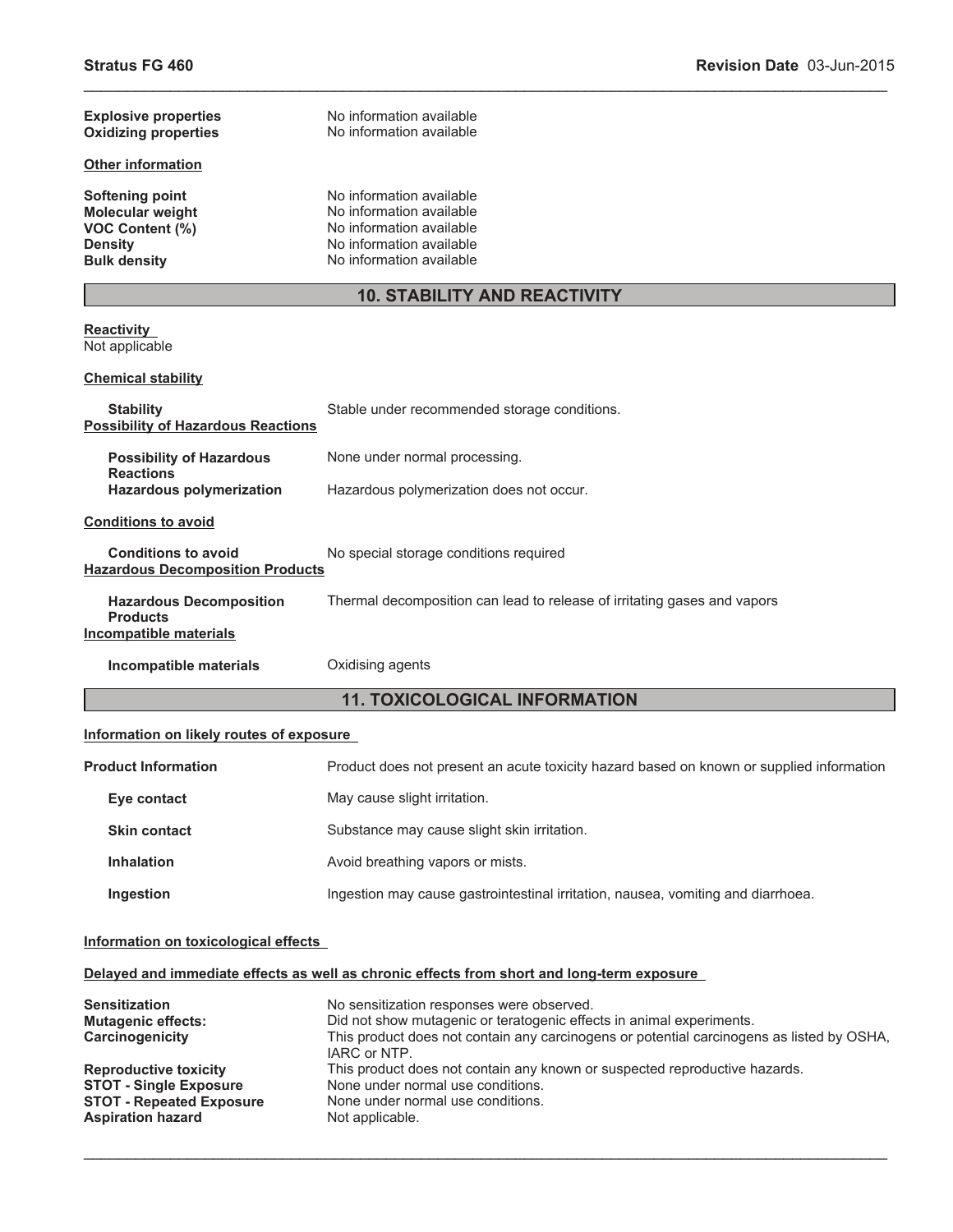#### **Numerical measures of toxicity - Product Information**

**The following values are calculated based on chapter 3.1 of the GHS document** .

**ATEmix (oral)** 6434 mg/kg<br>**ATEmix (dermal)** 2534 mg/kg **ATEmix (dermal) ATEmix (inhalation-vapor)** 20000 mg/l

**12. ECOLOGICAL INFORMATION**

\_\_\_\_\_\_\_\_\_\_\_\_\_\_\_\_\_\_\_\_\_\_\_\_\_\_\_\_\_\_\_\_\_\_\_\_\_\_\_\_\_\_\_\_\_\_\_\_\_\_\_\_\_\_\_\_\_\_\_\_\_\_\_\_\_\_\_\_\_\_\_\_\_\_\_\_\_\_\_\_\_\_\_\_\_\_\_\_\_\_\_\_\_

#### **Ecotoxicity**

No known hazards to the aquatic environment.

0.001% of the mixture consists of components(s) of unknown hazards to the aquatic environment

### **Persistence and degradability**

No information available.

#### **Bioaccumulation** No information available.

**Mobility**

The product is insoluble and floats on water.

#### **13. DISPOSAL CONSIDERATIONS**

#### **Waste treatment methods**

| Disposal of wastes     | Disposal should be in accordance with applicable regional, national and local laws and<br>regulations. |
|------------------------|--------------------------------------------------------------------------------------------------------|
| Contaminated packaging | Do not reuse container.                                                                                |

#### **14. TRANSPORT INFORMATION**

**DOT** Not Regulated by any means of transportation

#### **15. REGULATORY INFORMATION**

 $\_$  , and the contribution of the contribution of the contribution of the contribution of  $\mathcal{L}_\text{max}$ 

| Listed in TSCA                                                          |
|-------------------------------------------------------------------------|
| All of the components in this product are listed in DSL                 |
| This product complies with EINECS/ELINCS                                |
| This product complies with China IECSC.                                 |
| This product complies with Korea KECL.                                  |
| This product complies with Philippines PICCS.                           |
| All the constituents of this material are listed on the Australian AICS |
|                                                                         |

**Legend:**

**TSCA** - United States Toxic Substances Control Act Section 8(b) Inventory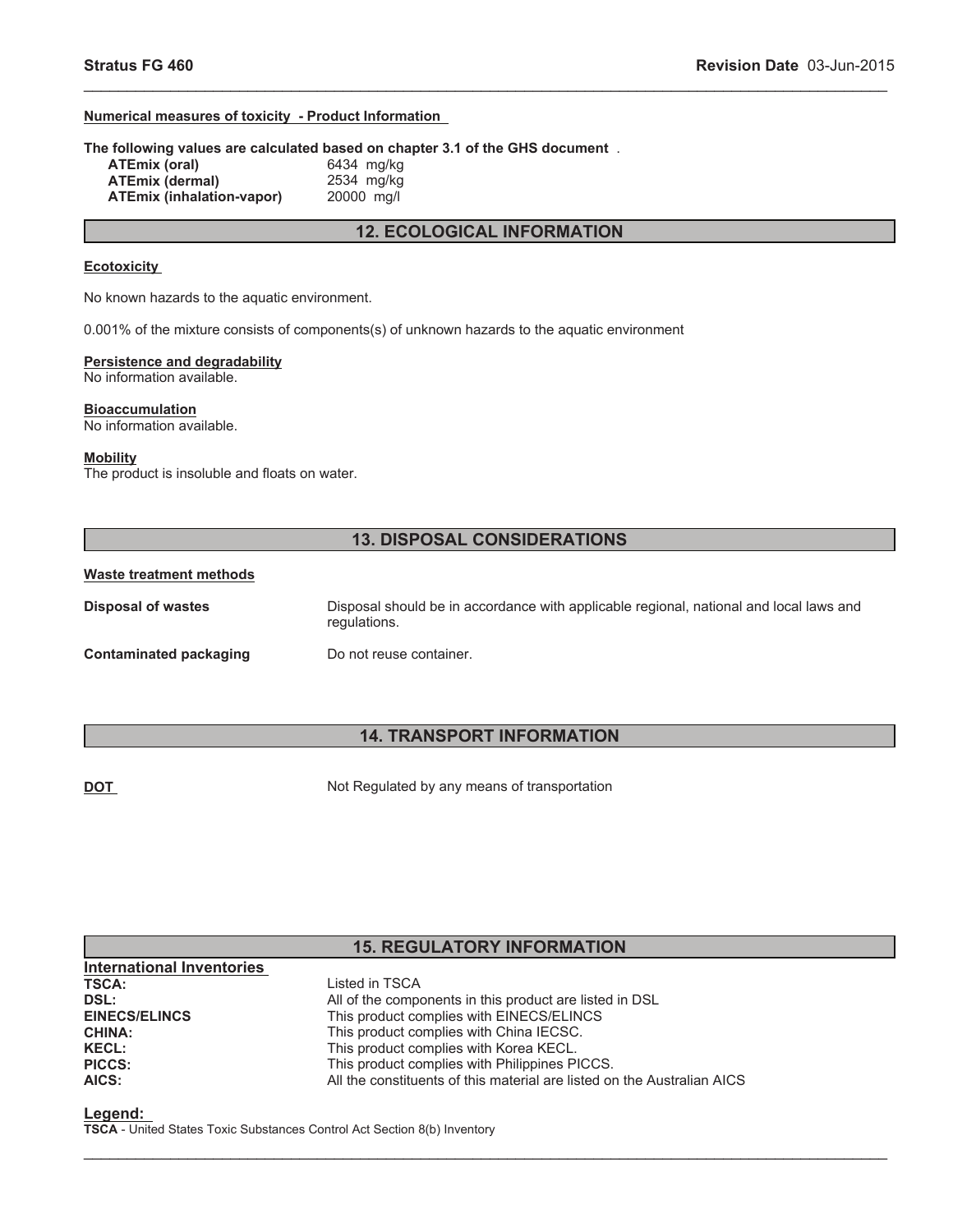**DSL/NDSL** - Canadian Domestic Substances List/Non-Domestic Substances List **EINECS/ELINCS** - European Inventory of Existing Chemical Substances/European List of Notified Chemical Substances **ENCS** - Japan Existing and New Chemical Substances **IECSC** - China Inventory of Existing Chemical Substances **KECL** - Korean Existing and Evaluated Chemical Substances **PICCS** - Philippines Inventory of Chemicals and Chemical Substances **AICS** - Australian Inventory of Chemical Substances

#### **Federal Regulations**

#### **SARA 313**

Section 313 of Title III of the Superfund Amendments and Reauthorization Act of 1986 (SARA). This product does not contain any chemicals which are subject to the reporting requirements of the Act and Title 40 of the Code of Federal Regulations, Part 372

\_\_\_\_\_\_\_\_\_\_\_\_\_\_\_\_\_\_\_\_\_\_\_\_\_\_\_\_\_\_\_\_\_\_\_\_\_\_\_\_\_\_\_\_\_\_\_\_\_\_\_\_\_\_\_\_\_\_\_\_\_\_\_\_\_\_\_\_\_\_\_\_\_\_\_\_\_\_\_\_\_\_\_\_\_\_\_\_\_\_\_\_\_

#### **SARA 311/312 Hazard Categories**

| <b>Acute Health Hazard</b>        | No  |
|-----------------------------------|-----|
| <b>Chronic Health Hazard</b>      | No. |
| <b>Fire Hazard</b>                | No. |
| Sudden release of pressure hazard | No. |
| <b>Reactive Hazard</b>            | No. |

#### **CWA (Clean Water Act)**

This product does not contain any substances regulated as pollutants pursuant to the Clean Water Act (40 CFR 122.21 and 40 CFR 122.42)

#### **CERCLA**

This material, as supplied, does not contain any substances regulated as hazardous substances under the Comprehensive Environmental Response Compensation and Liability Act (CERCLA) (40 CFR 302) or the Superfund Amendments and Reauthorization Act (SARA) (40 CFR 355). There may be specific reporting requirements at the local, regional, or state level pertaining to releases of this material

#### **State Regulations (RTK)**

#### **California Proposition 65**

This product does not contain any Proposition 65 chemicals

#### **U.S. State Right-to-Know Regulations**

#### **U.S. EPA Label Information EPA Pesticide Registration Number** Not applicable

#### **16. OTHER INFORMATION**

**Nfpa: Health:** 1 **Flammability:** 1 **Instability** 0 **NFPA/HMIS \* for Carc, Muta, Tera, Specific Organ** \* **HMIS health rating: Health:** 1 **Flammability:** 1 **Physical hazards** 0 **Personal protection** B

| <b>Issue Date</b>    | 03-Jun-2015 |
|----------------------|-------------|
| <b>Revision Date</b> | 03-Jun-2015 |
| <b>Revision Note</b> |             |
| Not applicable       |             |
| <b>Disclaimer</b>    |             |

**The information provided in this Safety Data Sheet is correct to the best of our knowledge, information and belief at the date of its publication. The information given is designed only as a guidance for safe handling, use, processing, storage, transportation, disposal and release and is not to be considered a warranty or quality specification. The information relates only to the specific material designated and may not be valid for such material used in combination with any other materials or in any process, unless specified in the text.**

 $\_$  , and the contribution of the contribution of the contribution of the contribution of  $\mathcal{L}_\text{max}$